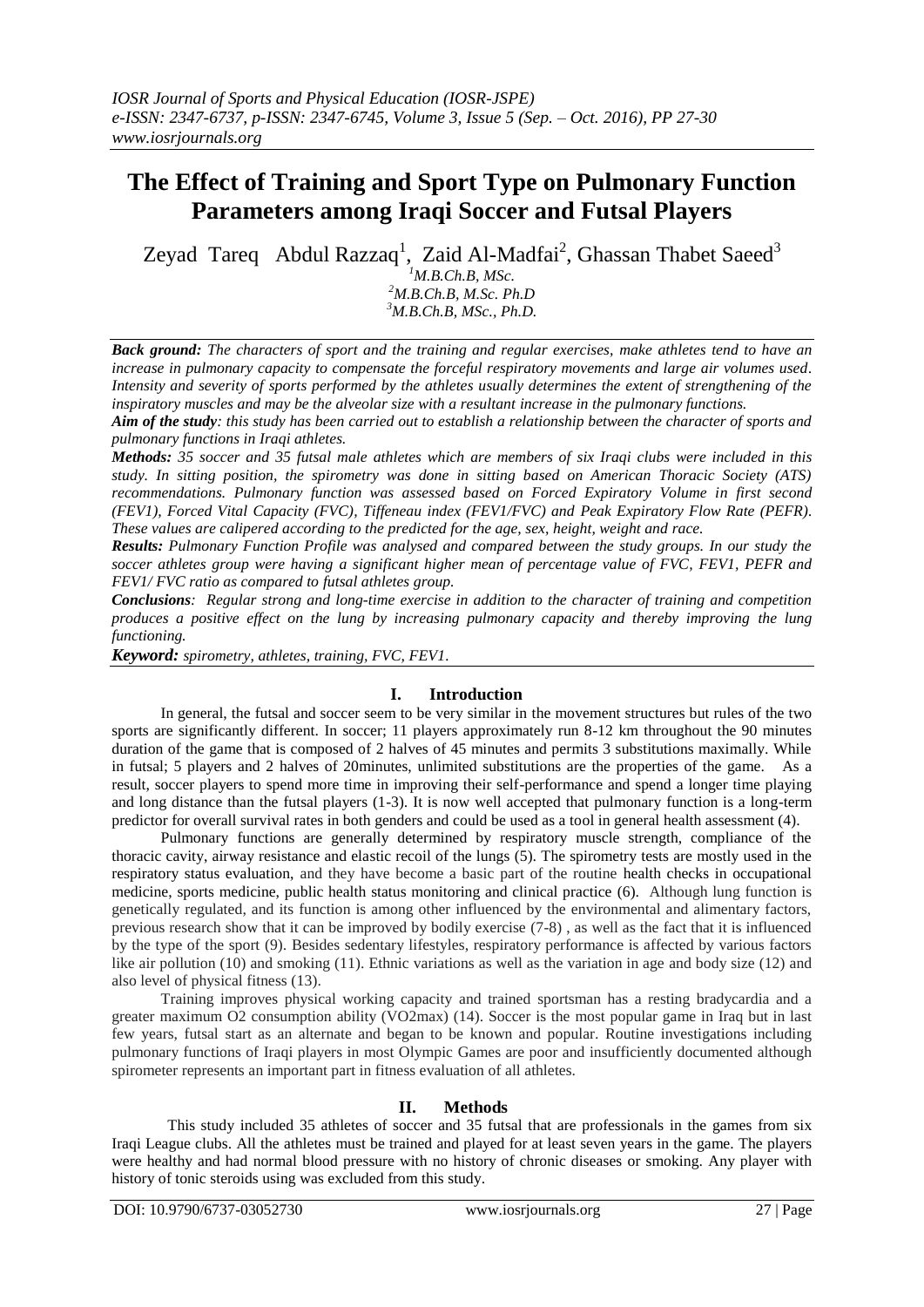The height and weights were measured and body mass index (BMI) was measured by the equation:  $BMI = weight (kg) / height (m2).$ 

The spirometry examination was done at rest and with no exercise to be done for the last 3hours in agreement with the recommendations of American Thoracic Society – ATS (1994) (6). In sitting position, the examinees performed three forced expiratory maneuvers with their nose plugged and the best of three was used in data analysis.

Pulmonary measures included:

Forced vital capacity (FVC) this is the largest amount of air that can be maximally expired after a maximum inspiration;

Forced expiratory volume within the first second (FEV1) that is volume of air expired by a maximum expiration after a maximum inspiration during the first second (FEV1),

Tiffeneau index (FEV1/FVC);

Peak Expiratory Flow (PEF) that is the maximum amount of flow at peak expiration measured in liters per second.

Statistical comparisons between soccer and futsal players were accomplished using an independent t-test. Criterion alpha level of  $P \le 0.05$  was used to determined statical significances

# **III. Results**

The anthropometric comparison was showed in Table1

The soccer players were taller while futsal are heavier.

BMI was 23.5 in soccer player while it was around 25.2 in futsal players.

The mean age of futsal players was 26.5years which was higher than that of soccer players which was 24.4years. Comparisons of pulmonary function tests were shown in Table 2. It showed that soccer players had statistically significant higher values of the FVC, FEV1, and PER while the difference in FEV1/FVC percentages was not significant between the studied groups.

**Table 1:** Physical characteristics of soccer and futsal players

|                        | Soccer players |           |        | <b>Futsal players</b> |  |
|------------------------|----------------|-----------|--------|-----------------------|--|
|                        | Mean           | <b>SD</b> | Mean   | <b>SD</b>             |  |
| Height (cm)            | 180.8          | 5.55      | 176.33 | 7.2                   |  |
| Weight (kg)            | 76.8           | 5.6       | 78.88  | $6.9*$                |  |
| <b>Body mass index</b> | 23.5           | 2.2       | 25.2   | $2.7*$                |  |
| Age(years)             | 24.4           | 2.5       | 26.5   | $5.33*$               |  |

Statistically significant difference (t-test for independent samples) \* p<0.05

|  |  |  | Table 2: Comparison of pulmonary function test of soccer and futsal players |  |
|--|--|--|-----------------------------------------------------------------------------|--|
|--|--|--|-----------------------------------------------------------------------------|--|

| Soccer players (mean $\pm$ SD) |                |            | Futsal Players (mean $\pm$ SD) |  |
|--------------------------------|----------------|------------|--------------------------------|--|
| <b>FVC</b>                     | $90.2 + 8.8$   | <b>FVC</b> | $85.5 + 6.9*$                  |  |
| FEV1                           | $92.6 + 4.6$   | FEV1       | $86.6 + 6.9*$                  |  |
| FEV1/FVC                       | $100.23 + 2.2$ | FEV1/FVC   | $101.5 + 3.5$                  |  |
| PEF                            | $98.6 + 4.8$   | PEF        | $88.9 + 6.0*$                  |  |

Statistically significant difference (t-test for independent samples)  $* p < 0.05$ 

# **IV. Discussion**

The quality of the game and its rules needs special body characters that make the athletes able to practice and give a good performance. In this study 2 types of football game players were studied. The games are similar in the outline but the roles are different. As the body character of the players was compared with the international standard; Iraqi soccer players were heavier than the international standard (Brazilian (15), German (16), and Croatian (17)) but taller than the Brazilian (15) and shorter than the German (16) and Norwegian (18). Their BMI was approximately similar to the international that is about 23 (15)

The futsal players were shorter and heavier than the international including Spanish (19), English (20), and Brazilian (21). Their BMI was also higher than the international (17, 20).

As the futsal players were shorter and heavier than soccer players, BMI of futsal players was higher than soccer players. This can be explained by the fact that in Iraq, the futsal schools that prepare the young players are not well organized. In addition, most futsal players had previous experience in soccer training and leave the game and/or the regular training and started futsal non-programed or pre-match short period training.

In the world, futsal is not that popular and retired soccer players converted from soccer to futsal but in Iraq and because of the political unstable events or commercial causes, futsal league increased but still depend on soccer players. Futsal players are usually older in age and heavier as they are irregularly trained and might have extra jobs that are non-related to sports.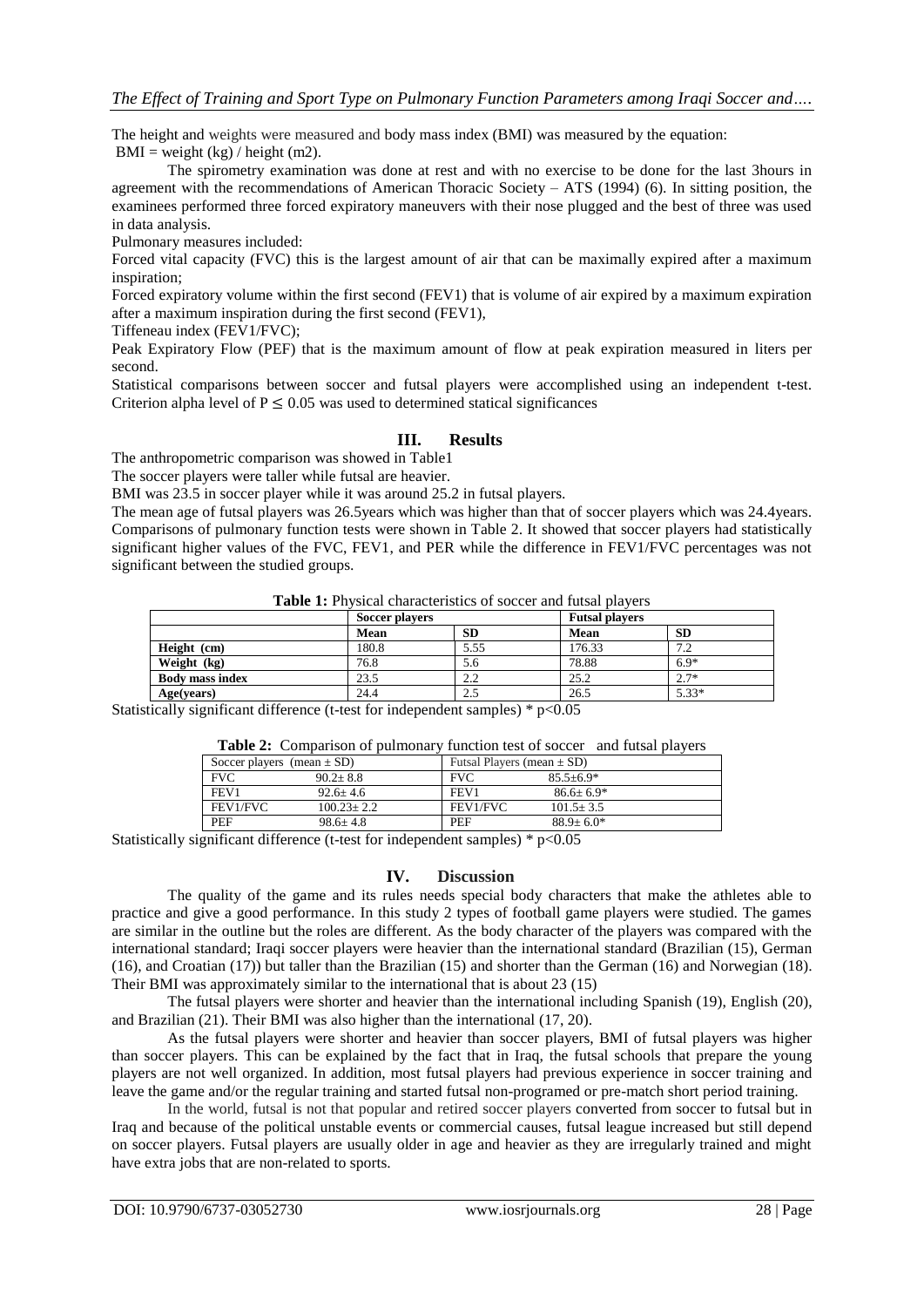The respiratory function analysis among Iraqi futsal and soccer players showed that soccer players had significant higher values of the FVC, FEV1 and PEF variables in relation to futsal players. These findings were in agreement with some previously published studies (17, 20).

Regular long duration forceful training and sport practicing cause regular forceful inspiration and expiration for long period during training that leads to increase the power and strengthening of the respiratory muscles (2). The maximal lungs inflate and deflate is an important physiological stimulus for the release of surfactant (22). Swimming and water sports and also weight lifting had better pulmonary function compared to other athletes such as sprinters, who have less strenuous muscle exercise (23).

The FEV1/FVC ratio could be used as a predictor of obstructive and restrictive lung disease. In the present study, the mean value of FEV1/FVC for football and futsal were not significantly different and similar to the international (17). Vedala and coworkers (24) showed that sedentary subjects has lower value that is about {81.1} while in marathon runner (2km/day) the value was about {92.1} while in some previous studies (25-27) there were no observed differences in vital capacity in athletes when compared with non-athletes as these capacities might affected by genetic and ethnic factors.

Because Futsal match is shorter and its rules are easier, soccer players spend more time in the game and run far long distance during the match and this might increase the pulmonary capacities as it is generally accepted that regular exercise produces a positive effect on the lung (4). In addition; longer time period in training and playing cause significant improvement in oxygen transport and usage system (28).

Thus, people with higher levels of physical activity are expected to have higher levels of fitness because physical activity will improve cardiorespiratory fitness (6).

From these findings, one can assumed that although both soccer and futsal are categories of football games, player's trainings are different and as lung function improved due to an exercise, Iraqi soccer players showed the higher levels of lung function with better body characters than futsal players.

#### **References**

- [1]. Rodrigues, V.M., Ramos, G.P., Mendes, T.T., Cabido, C.E.T., Melo, E.S., Condessa, L.A., Coelho, D.B., & Silami-Garcia, E. (2011).
- [2]. Castagna, C., Impellizzeri, F., Cecchini, E., Rampinini, E., & Barbero Alvarez, J.C. (2009). Effects of intermittent-endurane fitness on match performance in young male soccer players. J. Strength Cond. Res 23 (7): 1954-1959.
- [3]. Barbero-Álvarez, J.C., Soto, V.M., Barbero-Álvarez, V., & Granda-Vera, J. (2008). Match analysis and heart rate of futsal players during competition. J Sports Sci 26: 63-73.
- [4]. Holger J, Schunemann, Dorn J, Brydon JB, Grant, Warren Winkelstein, Trevisan M. Pulmonary function is a long-term predictor of mortality in the general population: 29- year follow-up of the bufferalo health study. CHEST 2000; 118 : 656–664.
- [5]. Miller MR, Hankinson J, Brusasco V, et al. Standardisation of spirometry. Eur Respir J 2005; 26: 319–338.
- [6]. American Thoracic Society. Standardization of spirometry (1994). Am J Respir Crit Care Med 152: 1107–36.
- [7]. Pathak MS, Kurhade GA, Kaore SB,Pradhan GC. Effect of exercise on Acidbase Status and Ventilatory Kinetics. Ind,J,Physiol,Pharmacol 1998;42:417-420.
- [8]. Suryawanshi, M.K., Shinde, A.V., & Patil, M. (2012). Effect of physical training on cardio repertory parameters in adults. Indian J Res 1 (7): 56-58.
- [9]. Doherty, M., & Dimitriou, L. (1997). Comparison of lung volume in Greek swimmers, land based athletes, and sedentary controls using allometric scaling. Br J Sports Med 31 (4): 337-341.
- [10]. Gauderman WJ, Avol E, Gilliland F, Vora H, Thomas D, Berhane K, McConnell R, Kuenzli N, Lurmann F, Rappaport E, Margolis H, Bates D, Peters J: The effect of air pollution on lung development from 10 to 18 years of age. N Engl J Med. 2004, 351: 1057- 1067. 10.1056/NEJMoa040610.
- [11]. O. Aydin,A.B. Dursun,B. Kurt,V. Aloglu,S. Alpar,N. Uçar Correlation of Functional and Radiological Findings of Lung in Asymptomatic Smokers Turkish Respir J, 9 (2008), pp. 15-19.
- [12]. Yang T-S, Peat J, Keena V, Donnely P, Unger W & Woolcook A (1991). A review of the racial differences in the lung function of normal Caucasian, Chinese and Indian subjects. European Respiratory Journal, 4: 872-880.
- [13]. Belousova EG, Haby MM, Xuan W, Peat JK. Factors that affect normal lung function in white Australian adults. Chest. 1997 Dec;112(6):1539-1546.
- [14]. Rundell KW, and Spiering BA. Inspiratory stridor in elite athletes; Chest, 2003; 123, 468-474.
- [15]. Silva de Araujo, S., Ribeiro Mesquita, T.R., Dos Santos, R.M., Lázaro Oliveira, J.E., & Almeida Alves, A.R., (2012). Anthropometric, functional, and metabolic profiles of soccer players. J Exer Physiol 15 (6): 37-48.
- [16]. Hoppe, M.W., Baumgart, C., Sperlich, B., Ibrahim, H., Jansen, C., Willis, S.J., & Freiwald, J. (2013). Comparison between three different endurance tests in professional soccer players. J Strength Cond Res 27 (1): 31-37.
- [17]. Erceg, M., Grgantov, Z., mag. Kin, A.R., Milić, M., Differences in Pulmonary Function among Croatian Premier League Soccer and Futsal Players. Indian journal of researches. Volume: 2 | Issue: 8 | Aug 2013
- [18]. Haugen, T.A., Tønnessen, E., & Seiler, S. (2013). AnaerobicPerformance Testing of Professional Soccer Players 1995–2010. Int J Sports Physiol Perform 8: 148-156.
- [19]. García-Jiménez, J.V., Yuste, J.L., García-Pellicer, J.J., Pérez-Jorge, J.A., & López-Román, F.J. (2011). Hydration habits in elite futsal players during official games. Jpn J Phys Fit Sport Med  $60$  (3): 311-318.
- [20]. Berdejo-del-Fresno, D. (2012). Fitness seasonal changes in a first division English futsal team. African J Basic Appl Sci 4 (2): 49- 54. |
- [21]. Hartmann Nunes, R.F., Martins Almeida, F.A., Santos, B.V., Martins Almeida, F.D., Nogas, G., Elsangedy, H.M., Krinski, K., & Da Silva, S.G. (2012). Comparison of physical and physiological indicators between professional futsal and soccer athletes. Motriz, Rio Claro, 18 (1): 104-112.
- [22]. Doyle, I. R., Jones, M. E., Orgeig, S., et al, Composition of human pulmonary surfactant varies with exercise and level of fitness. American Journal of Respiratory and Critical Care Medicine, June 1, 1994, Vol. 149, No. 6 : pp. 1619-1627